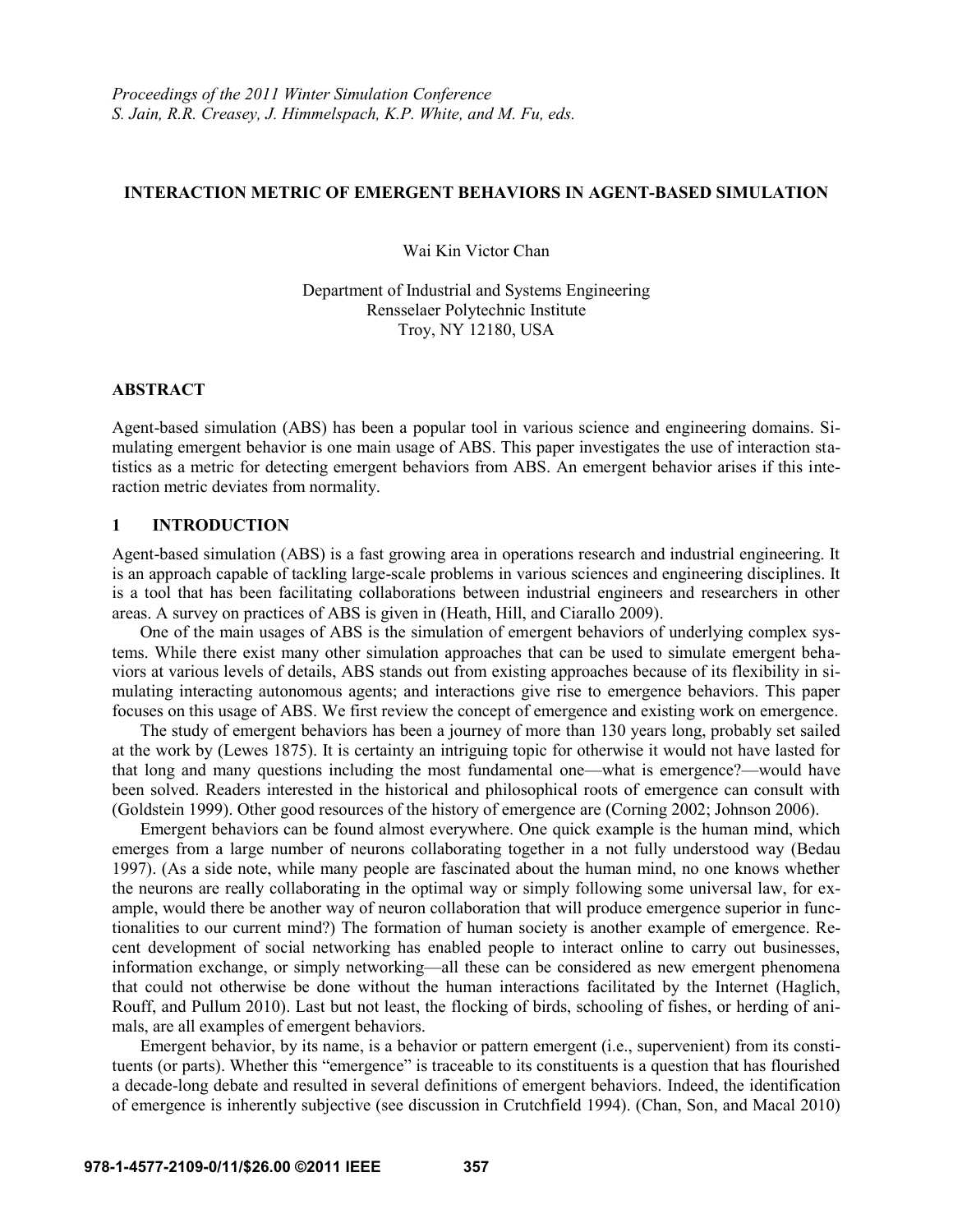call a behavior emergent if it is interesting to at least one observer, for otherwise, the identification of the behavior provides no societal value. This definition involves an observer. Definitions of emergence that are independent of the observer can be found in (Crutchfield 1994).

Traditional definitions of emergence emphasize on the unpredictability of emergent behaviors. Proponents believe that emergent behaviors must be unexpected, for otherwise they are not emergent, and cannot be reduced to its constituents (Lewes 1875). In other words, the behavior is not owned by any one of its constituents nor even by all constituents. The behavior only appears when all constituents interact in a right manner. The saying "the whole is larger than the sum of its parts" summarizes the essence of this line of definitions. Behaviors of this sort are described as emergence rather than resultant.

Others criticize that the traditional definitions are metaphysical and inherently problematic or scientifically irrelevant due to their support of "irreducible downward causation" (Bedau 1997). Bedau introduces a notion of weak emergence to distinguish emergent behaviors observed in simulation from metaphysical emergences. A weakly emergent behavior is a behavior obtainable only by simulation. Because they are derivable by simulation, weak emergences are predictable, at least in theory, and therefore, scientifically useful. Weak emergence not only materializes the concept of emergence but also scientifically casts emergence as a consequence of computation—i.e., simulation. Pros and cons of weak emergence are listed in (Baker 2010). One main critic is that weak emergence shifts the difficulty of defining emergence to the definition of "simulation." Baker distinguishes simulation from analytical derivation (i.e., mathematical analysis) and shows an example in which analytical derivation is needed in determining emergence.

(Corning 2002) explains emergence in terms of the synergy of parts. Corning argues that synergies are abound but not all are emergence. For a behavior to be qualified as emergence, underlying parts must have certain effects to each other (like reshaping each other) when they interact and participate in the whole. According to (Corning 2002), water and human body are examples of emergence as molecules are collaborating and shaping each other's properties to make the whole. On the other hand, as argued in (Corning 2002), a sand pile or a river do not qualify as emergent phenomena.

Classifications and taxonomies of emergent behaviors have also been proposed, see, for example, (Bar-Yam 2004; Fromm 2004; Gore and Reynolds Jr 2007).

One main debate about emergence is whether or not an emergent behavior is derivable from its parts. Some support the underivable answer because the behavior is not a property of the parts. Others respond that it is underivable because the behavior is a property of the whole when the parts act together. Still, some reject this claim, arguing that the parts are acting in such a complex way that downward causality is impossible to trace. Reconcilers then propose categorizing emergent behaviors into derivable (e.g., via computation) and underivable (e.g., metaphysical) so that the society can "derive" values from the derivables, which are scientifically researchable.

Is it really underivable in principle? Or is it underivable because of the limitation of present techniques? Or is it underivable due to some paradox like the observation paradox or quantum uncertainty, that is, measurements or observations inevitably influence the parts being observed and thus actuate observation is impossible? Rather than trying to tackle this long standing issue, this paper will focus on the derivable emergent behaviors, i.e., those observed from a simulation and every details can be pinpointed.

For decades, people have been trying to measure or quantify emergence. A summary of tools for detecting emergent behavior is given in (Boschetti et al. 2005). Various mechanisms have been proposed as metrics for detecting or evaluating emergence. Information is one of such measures. Using information entropy, (Wuensche 1999) demonstrates that complex patterns of one-dimensional cellular automata exhibit high-variance of input-entropy over time. (Crutchfield 1994) introduces a hierarchical framework based on computational mechanics to study emergence and proposes complexity metrics that take into account deterministic complexity and stochastic complexity to detect and quantify emergence. (Haglich, Rouff, and Pullum 2010) uses semi-Boolean algebra to detect emergent behaviors in social networks.

In work related to data mining, various methods have been introduced to find patterns or changing points from a set of observed data. If the data is the observations (e.g., samples over time) of a multi-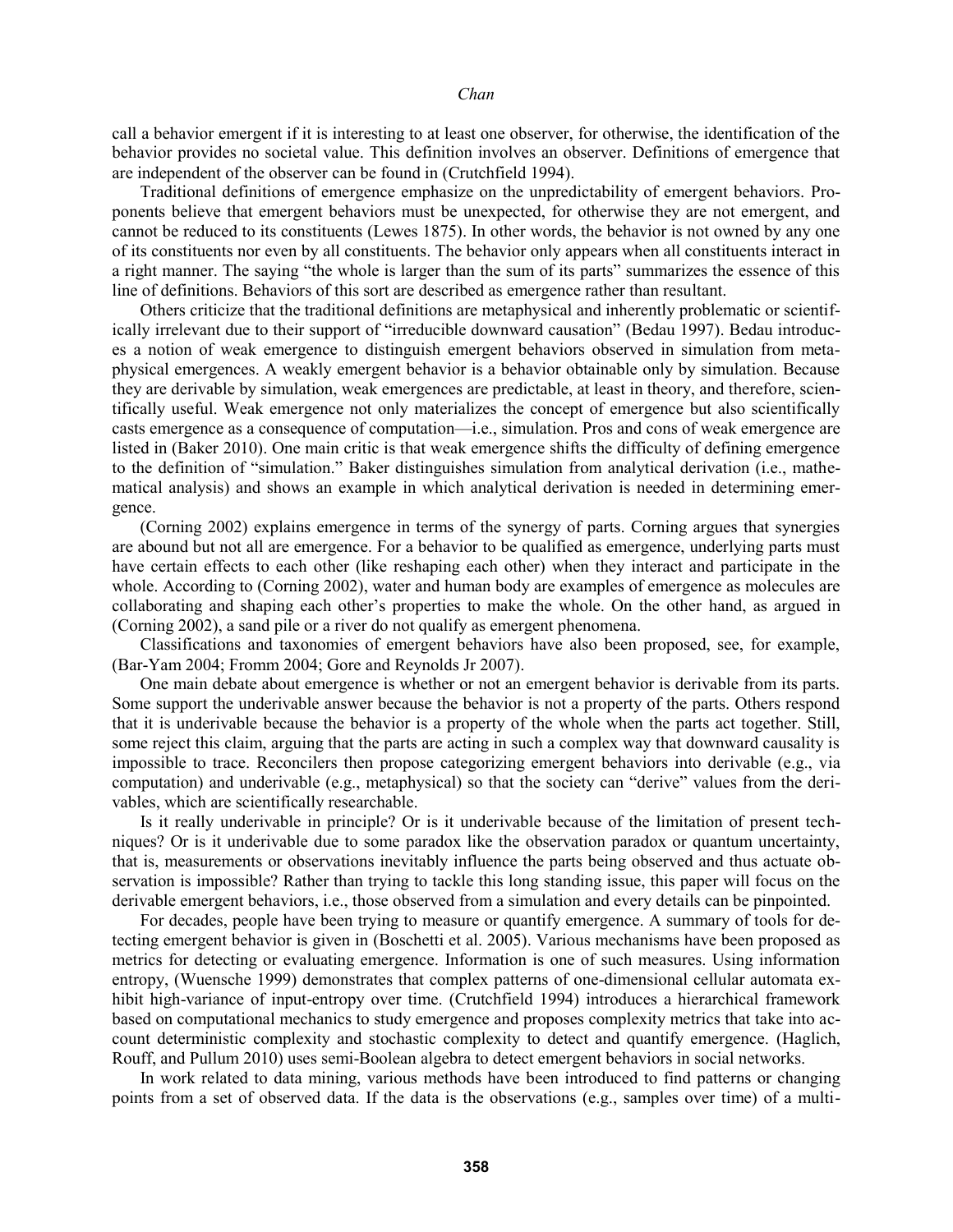agent system, then existing methods for detecting patterns, changing points (e.g., phrase transition), or even outliers (e.g., for validation) can be applied (some may need modifications) to detect emergent behaviors. For instance, (Shalizi 2001) gives an algorithmic approach for pattern discovery in time series and cellular automata. (Grossman et al. 2009) define emergent behavior as a changing point in a timeseries and suggest that changing point detection algorithms can be used to detect emergent behaviors.

In the fields of social science, computer science, and robotics, there are also a large amount of work done in studying emergent behaviors. For example, (Minati 2002) uses ergodicity to detect emergence. Ergodicity in (Minati 2002) is different from that of queueing systems. In (Minati 2002), ergodicity means that the average behavior of a set of agents at a particular time epoch is similar to the average behavior of an individual agent of this set over a long period of time. (For readers familiar with queueing systems, one analogy would be the PASTA property of a Markovian queue—Poisson Arrivals See Time Averages (Wolff 1982).) Ergodicity in a multi-agent system changes when emergent behavior arises; the ergodicity of the whole system may diminish with the raises of ergodicity in different sets of agents who are forming local emergent behaviors (such as patterns in Game of Life).

(Gore and Reynolds 2008) study emergent behaviors based on causal relationships among events in a simulation. (Hovda 2008) quantifies emergence based on "the amount of simulation" needed to obtain the behavior. (Schaefer et al. 2002) introduce a meta-architecture (e.g., based on UML) that maps inputs and outputs of a simulation so as to identify emergent behaviors from the outputs.

While there have been quite an amount of work done on emergence and various metrics have been proposed, the basic ingredient of emergence—interactions—has not been explicitly estimated and used as a metric to detect emergence behaviors. We investigate the use of the metric—interaction counts—in detecting emergent behaviors. We apply and test this metric on three ABS models: the Game of Life model, the Boids model, and the Brownian motion model.

The reminder of the paper is organized as follows. Section 2 defines the interaction metric in each of the three ABS models. Section 3 presents experimental results. Section 4 makes a conclusion.

#### **2 INTERACTION METRIC**

While there are still many unknowns in emergence, one thing for sure is that no emergence can arise without interactions from its parts. Interaction is a necessary key. Therefore, in this paper we examine the use of interactions in identifying emergent behaviors.

In dictionary, interaction is defined as "a mutual or reciprocal action or influence." This definition concerns more about the outcome from an interaction rather than the process of the interaction. Similarly, Wiki describes an interaction as "a kind of action that occurs as two or more objects have an effect upon one another" (as of June 2011). To facilitate our study, we define interactions as follows.

This paper is within the scope of ABS. In this paper (under the ABS sense), an interaction occurs when an agent initiates or receives a contact with another agent. The contact can be of any form, including information query or "physical" contact in a computer-model based environment (e.g., billiard ball collisions).

In a high resolution model, an interaction always triggers state changes. For instance, although an agent after interacting with another one may decide to do nothing, this interaction does trigger the agent to go through a decision process, which can be considered as a state change even thought this change disappears in the end. For other models in which the decision process is not considered as a state change, an interaction may or may not trigger a state change. As a result, depending on the objective of a study, interactions may or may not be measured by state changes. We define two types of interactions in the following:

- Regular interaction: A regular interaction occurs whenever an agent initiates or receives a contact with another agent regardless of whether this action will finally induce any outcome.
- Effective interaction: An effective interaction is a regular interaction with a final outcome.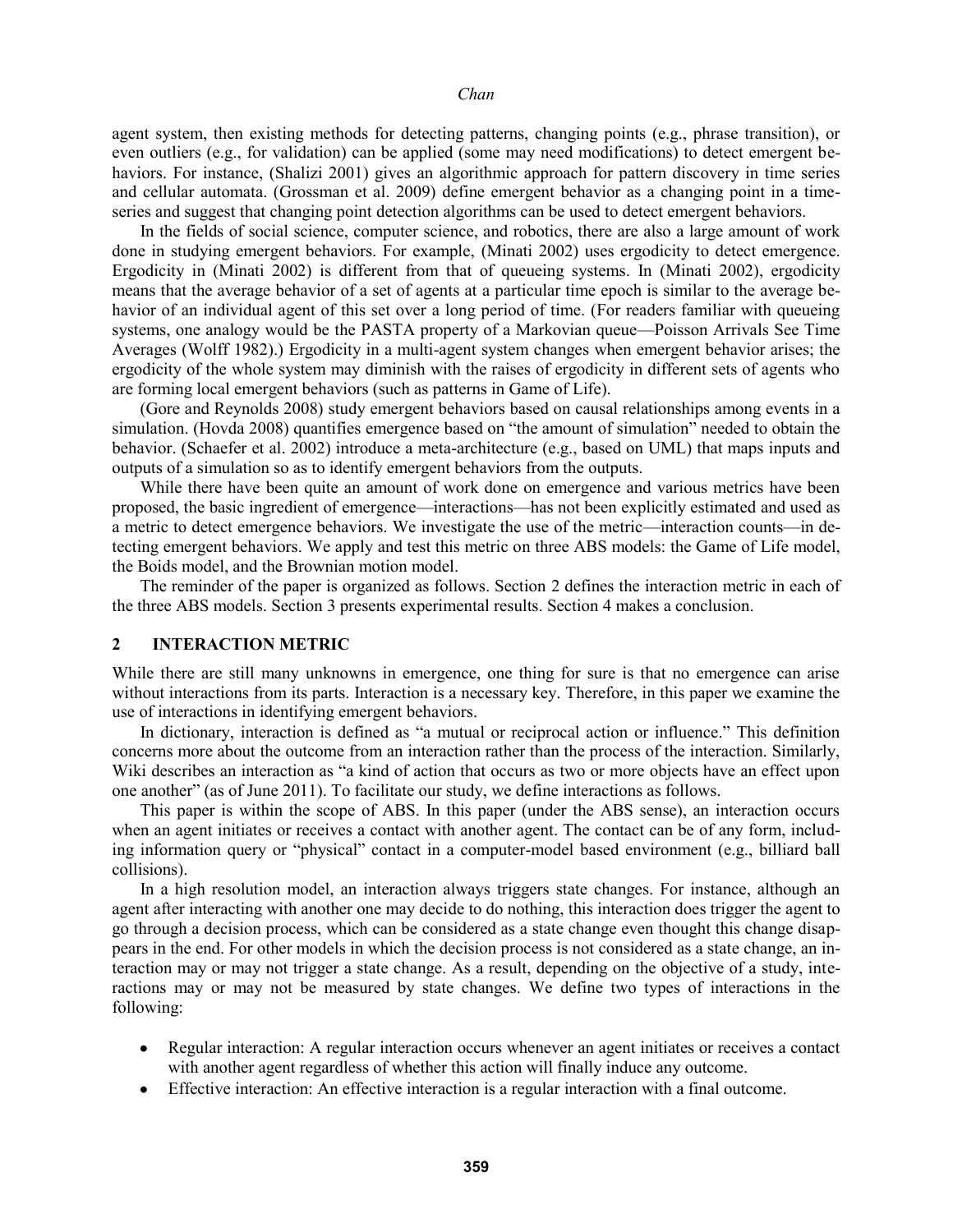Interactions are mutual. But when counting the number of interactions, it helps if we distinguish directional interactions from undirectional interactions. Directional interactions are interactions initiated by one of the two interacting agents. Undirectional interactions are interactions happened spontaneously between two agents or caused by a third party or other forces not belonging to the two interacting agents. For example, in the Boids model, an agent must initiate inquires to figure out its nearest agent. In this case, the interactions are directional: from the agent making the inquiries to the surrounding agents being inquired. In the Brownian motion model, when two agents collide, an undirectional interaction occurs. This is undirectional because it is a result of two agents getting too close to each other. Undirectional interactions are usually double counted (i.e., both agents' interaction counters are incremented) since it is hard to attribute the interaction to one of the two interacting agents. On the other hand, it is the modeler's decision of whether to double count or single count the directional interactions. In the two models below (Game of Life and Boids), we will single count the directional interactions. That is, only the interaction counter of the initiating agent is incremented.

We also note that other definitions of interactions are possible. But to facilitate our study, we shall stick to these two definitions above.

The interaction measure should be easy to implemented and computed. We use the ABS execution algorithm given in (Chan, Son, and Macal 2010) (but remove the continuous variables) to illustrate where in a typical ABS model to add code to keep track of the interaction statistics. This algorithm is repeated in Figure 1. In most cases, this piece of bookkeeping code can be added right after an agent has finished interacting with other agents. The bold face words shown in Figure 1 give an example of where to add such piece of code.

Because an interaction can be different forms in different models, in the following, we shall first define how we measure the interactions in each of the three models studied in this paper.

## Agent-Based Simulation Execution Algorithm with Continuous State Variables:

- Initialize
- Do until stop condition is satisfied
- For each agent
	- o Perform actions: change state, send or fetch messages to (or from) other agents or the environment, etc.
	- o **If this agent has interact with other agent(s), increment the interaction counter by the number of agents with which it has interacted.**
- **Increment the global counter for interactions of all agents.**
- Advance clock  $\bullet$

Figure 1: An ABS Execution Algorithm without Continuous State Variables

## **2.1 Game of Life**

The first model is Conway's Game of Life model (Berlekamp, Conway, and Guy 2003). Imagine that there is a two-dimensional grid of size  $n \times n$ , where *n* is the number of rows (or columns) in the grid. A cell lives in each entry of the grid. The cells cannot move. Each cell has only two states: alive or dead. Each cell changes its state based on three simple rules (see below) that describe the interactions between a cell and its eight neighbors (up, down, left, right, and four diagonal cells). Cells along the edges have five neighbors and cells at the four corners have only three neighbors. Figure 4(a) shows a screen shot of this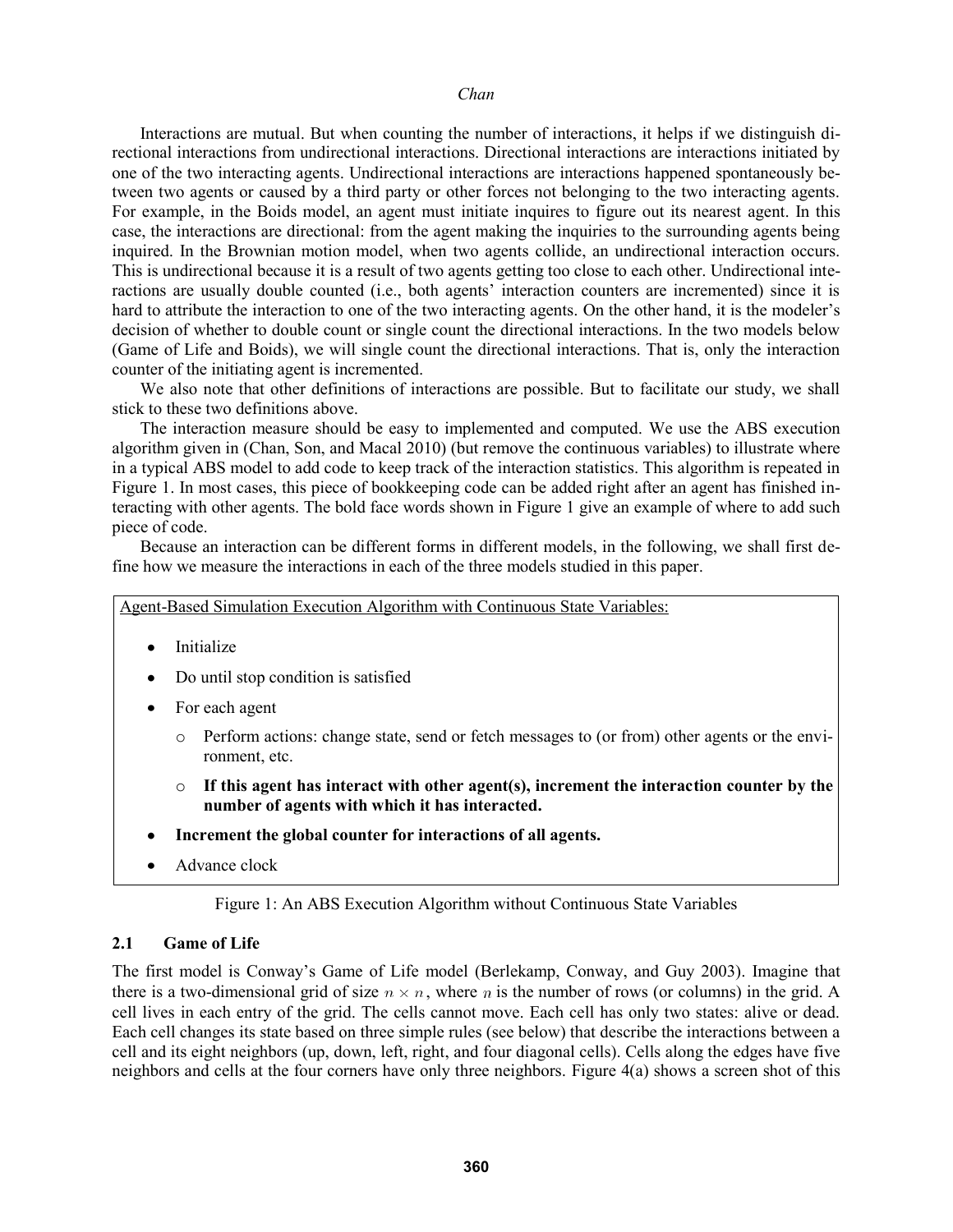model at time 200. A colored dot (or dark in monochrome) represents a live cell. Dead cells are uncolored and therefore, appear as white (or empty) in the figure.

Three agent interaction rules in the Game of Life model are:

- 1. A live cell with exactly 2 or 3 live neighbors will remain alive in the next time step.
- 2. A dead cell with exactly 3 live neighbors will come to life in the next time step.
- 3. Otherwise, the cell will die either of loneliness or overcrowding in the next time step.

The flexibility of this model in arriving at different emergent patterns has been demonstrated by many people, see, e.g., (Rendell 2002) for an extensive discussion of various emergent patterns. Various extensions of the Game of Life models have also been studied. (Chan 2010) generalizes the Game of Life model by changing the number of live neighbors in Rules #1 and #2 to  $X$ ,  $Y$ , and  $Z$ , which are defined below. This variation has a total of 405 possible combinations of rules,  $(X, Y, Z)$ . Some of them are trivial but some produce clear emergent patterns. One can also use a series of rules to obtain different combinations of patterns. See (Chan 2010) for examples of these patterns. We call this model the variation of Game of Life model and the three rules are:

- 1. A live cell with at least  $X$  and at most  $Y$  live neighbors will remain alive in the next time step.
- 2. A dead cell with exactly *Z* live neighbors will come to life in the next time step.
- 3. Otherwise, the cell will die either of loneliness or crowdedness in the next time step.

where  $0 \le X, Y, Z \le 8$  and  $X \le Y$ .

In each iteration, because every cell must check the status of its neighbors, this amounts to eight inquiries (or equivalently, eight regular interactions) carried out by an agent. Agents along the edges [at the corners] initiate five [three] regular interactions. All interactions here are directional and we only count the interactions for the initiating agents. Moreover, these numbers of interactions are deterministic. Precisely, the total number of interactions at each iteration is equal to the sum of neighbors of all cells, i.e.,  $8 \times (n-2)^2 + 5 \times 4 \times (n-2) + 3 \times 4 = 8n^2 - 4n + 4$ . Because of this deterministic number, we switch our attention to the effective interactions, i.e., the number of state changes caused by these deterministic interactions.

Specifically, we count the number of cells that change their state at each iteration. Suppose the simulation is run for *T* iterations. We define the following notation to facilitate the discussion. Let  $s_{it}$ ,  $i = 1, \ldots, n^2$ ,  $t = 1, \ldots, T$ , be the state of cell *i* at time *t* with  $s_i = 1$  if alive and  $s_i = 0$  if dead. Let  $\delta_{it}$ be the indicator function:

$$
\delta_{it} = \begin{cases} 1, & s_{it} \neq s_{i,t-1} \\ 0, & s_{it} = s_{i,t-1} \end{cases}
$$

Let  $I_t = \sum_{\forall i} \delta_{it}$  be the total state changes at time *t*. We also investigate the cumulative state changes. Let  $X_{it}$  be the number of state changes of cell *i* from time 1 until time *t*, i.e.,  $X_{it} = \sum_{l=1,...,t} \delta_{il}$ . The cumulative state changes are normalized by the maximum cumulative state changes. Let be the maximum cumulative state changes among all cells. The normalized cumulative state changes for cell *i* is  $Y_{it} = X_{it}/X_t^*$ . The total cumulative state changes up to time *t*, denoted by  $Z_t$ , is the sum of all individual cumulative state changes, i.e.,  $Z_t = \sum_{\forall i} X_{it}$ .  $I_t$  is in fact the finite derivative of  $Z_t$ , as shown below: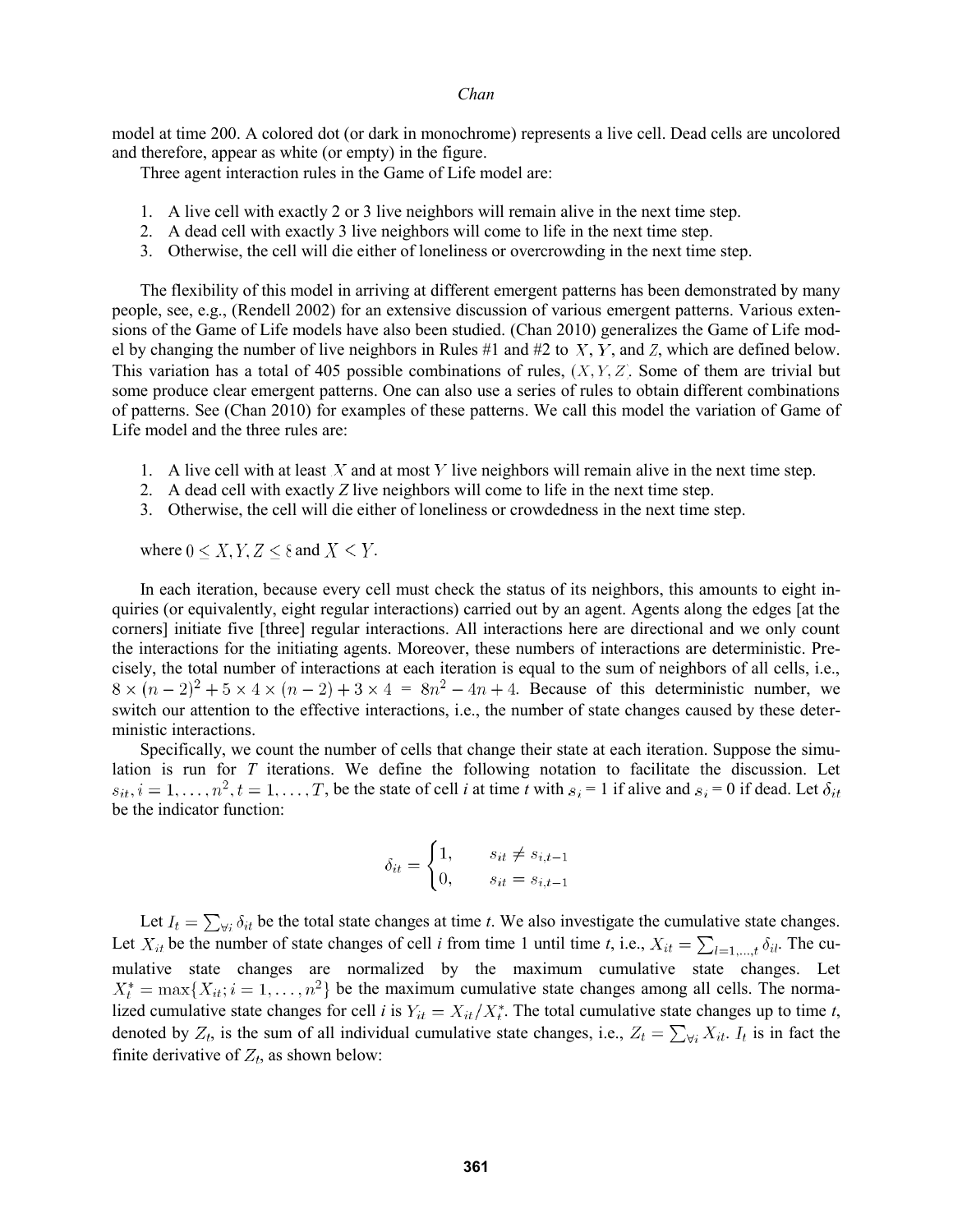$$
Z_t - Z_{t-1} = \sum_{\forall i} X_{it} - \sum_{\forall i} X_{i,t-1} = \sum_{\forall i} \sum_{l1,\dots,t} X_{il} - \sum_{\forall i} \sum_{l=1,\dots,t-1} X_{il} = \sum_{\forall i} X_{it} = I_t
$$

We will examine the following statistics in the next section:

- 1. Time series:  $I_t$ ,  $t = 1, \ldots, T$
- 2. Distribution of  $Y_{it}$ ,  $t = 1, \ldots, T$
- 3. Time series:  $Z_t$ ,  $t = 1, \ldots, T$

## **2.2 Boids**

The Boids model, introduced by (Reynolds 1987), simulates the flocking behavior of birds (or schooling behavior of fishes) emergent from leaderless interactions among self-propelled agents (i.e., fishes or birds). The emergent flocking behavior is also similar to the grouping behavior of other creatures, such as schooling behavior in chub mackerel, *Scomber japonicus*, and herding behavior in animals and crowds.

In the Boids model, each agent, or boid, follows three simple rules:

- 4. Separation: steer to avoid crowding local flockmates
- 5. Alignment: steer towards the average heading of local flockmates
- 6. Cohesion: steer towards the average position of local flockmates

The pseudocode of the model is given in the following.

### Boids Model:

- Define boid agents, parameters, and variables
- Initialize: Create boids.
- Do until stop
	- o For each boid:
		- Find Flockmates within vision distance.
		- If Flockmates are not empty
			- $\triangleright$  Determine the Closest boid in Flockmates
		- If the Closest boid is too close, then
			- $\triangleright$  turn away from the Closet boid (Separate).
		- $\blacksquare$  Else
			- $\triangleright$  turn towards the average heading of Flockmates (Align), and
			- $\triangleright$  turn towards the average position of Flockmates (Cohere).
- Advance clock by one tick

## Figure 2: Boids Model Pseudocode

In the Boids model, an interaction occurs when an agent is within a distance threshold from its nearest agent. This distance threshold is called the vision of an agent. Let  $v$  be this distance threshold, which for simplicity is assumed to be the same for all agents. Nearest agents are not necessary mutual; that is, if Agent A is the nearest agent of Agent B does not mean Agent B is also the nearest agent of Agent A. There could be another Agent C that is nearer to Agent A than Agent B does, see Figure 3 below. The interactions here are directional and only the counters of the initiating agents are incremented when interactions occur.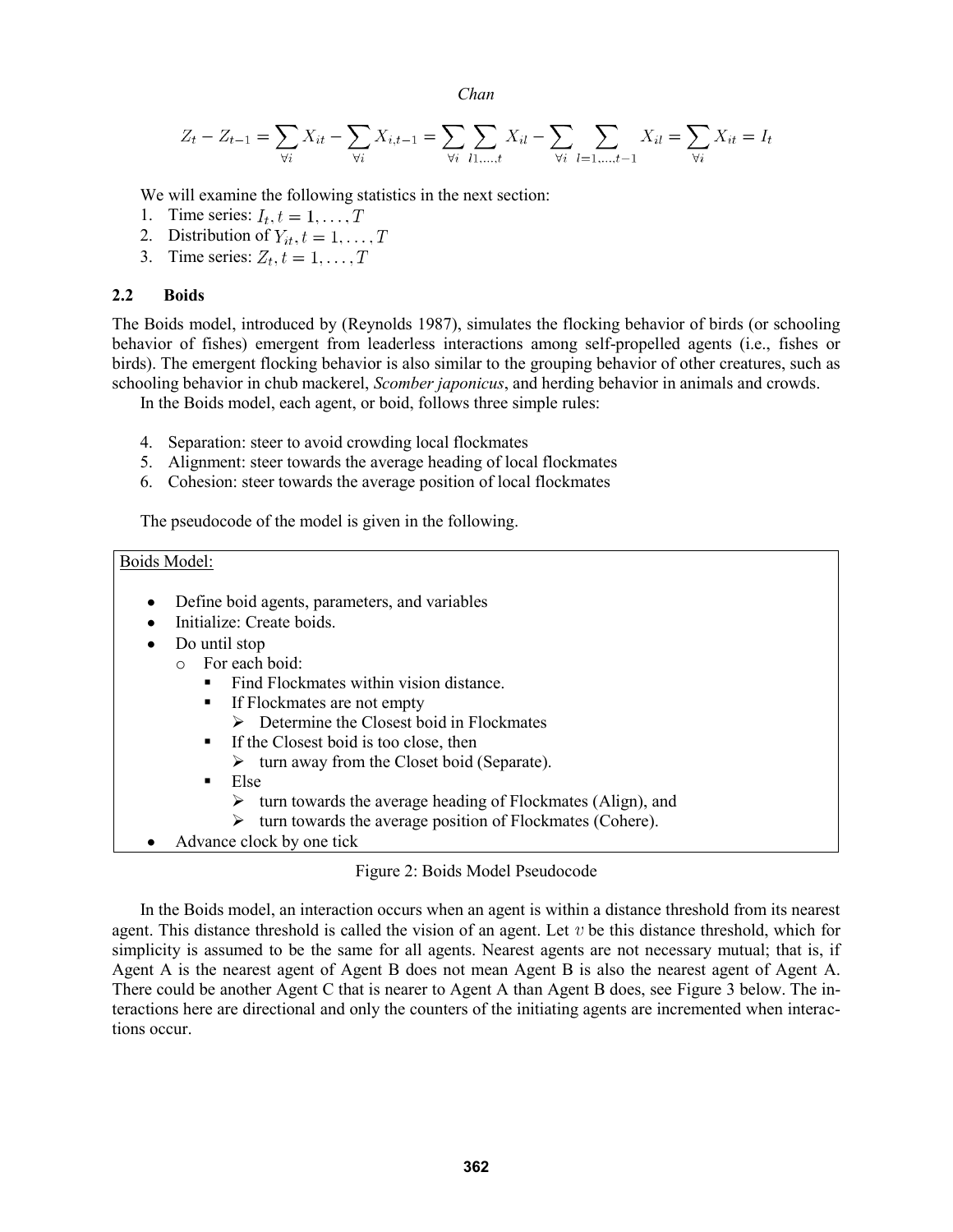

Figure 3: Nearest Neighbors in Boids Model

The outcome of an interaction is either the action of separation or the actions of alignment and cohesion. Once an agent flocks with other agents, interactions take place repeatedly unless the agent joins another flocking group.

Let  $d_{ijt}$ ,  $i \neq j = 1, \ldots, n^2$ ,  $t = 1, \ldots, T$ , be the distance from agent *i* to agent *j* at time *t*. Let , be the minimum distance between agent *i* to any other agent  $j \neq i$  at time *t*. Let  $\delta_{it}$  be the indicator function:

$$
\delta_{it} = \begin{cases} 1, & d_{it}^{\min} \le v \\ 0, & d_{it}^{\min} > v \end{cases}
$$

The state variables,  $I_t$ ,  $X_{it}$ ,  $X_t^*$ ,  $Y_{it}$ , and  $Z_t$  are defined in the same manner.

#### **2.3 Brownian Motion**

Brownian motion describes the random movement of a particle suspended in liquid, where the particle is subject to a large number of small molecular shocks. This physical phenomenon has been well studied (Brown 1828; Einstein 1906; Nelson 1967). These studies of Brownian motion have made a profound impact on many science domains. For instance, Brownian motion proved the existence of atoms, enabled us to measure precisely their sizes, redefined the theory of thermodynamics, created a new branch of physics on fluctuation phenomena, and laid the foundations for statistical thermodynamics and the theory of stochastic processes.

Here, we examine the overall interactions of molecules from a simulation point of view. All molecules and the particle are modeled as billiard balls. Initially, they are randomly distributed on a twodimensional box. Their initial travel directions are also randomly generated. Their size and initial speed (which determine their energy) are parameters set by users.

As the simulation runs, the agents move inside a two-dimensional environment (see Figure 9(a)). When two agents collide, they exchange energy in accordance to the law of physics (i.e., elastic collisions). Therefore, the rules governing the interactions between the agents are the simple physical laws of elastic collision, in which both momentum and kinetic energy are conserved.

The previous two models execute based on iterations. Each iteration is equivalent to one unit of time in the model. Unlike these two models, the BM model executes based on the occurrences of collisions. To do that, it maintains a list of future collisions (i.e., the time epochs of the collisions and the names of the colliding agents) and advances its clock one collision by one collision. The list is updated if a collision causes new future collisions or cancels some previous scheduled collisions.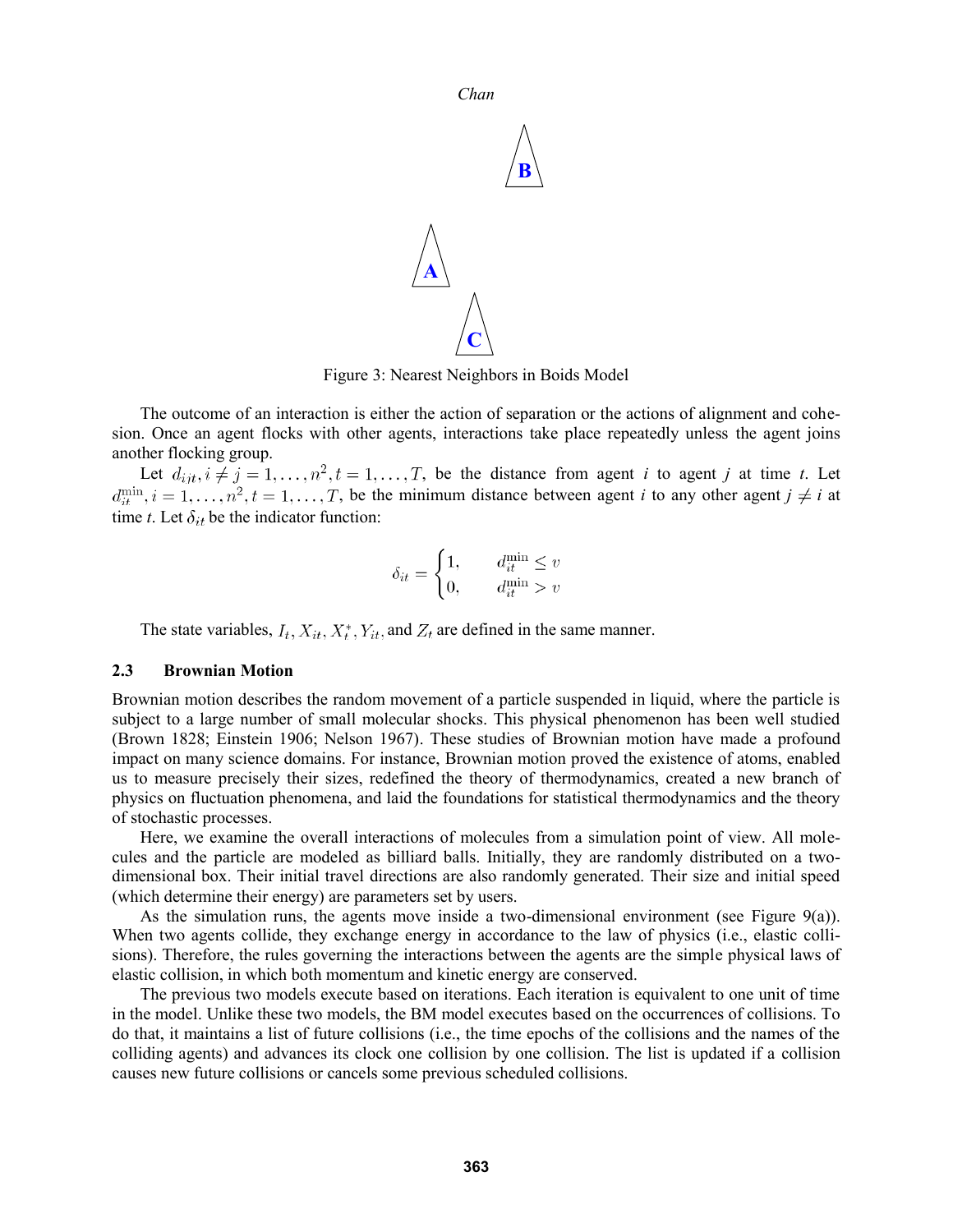An interaction occurs when two agents (e.g., two molecules or a molecule and the particle) collide with each other. Because the interaction is undirectional, both agents will increase their interaction counters. Let  $\delta_{it}$  be the indicator function:

$$
\delta_{it} = \begin{cases} 1, & \text{if collides at time } t = \{t_1, t_2, \dots, t_k, \dots\} \\ 0, & \text{o.w.} \end{cases}
$$

where  $t_k$  is the time epoch at which the  $k^{\text{th}}$  collision occurs. Because only one collision can occur at each time,  $I_t = \sum_{\forall i} \delta_{it}$  is always 2 (1 for each of the two interacting agents). Other state variables,  $X_{it}, X_{t}^{*}, Y_{it}$ , and  $Z_{t}$  are defined similarly as in the previous two subsections.

### **3 EXPERIMENT**

Various emergent behaviors (or patterns) have been found in the Game of Life, such as blocks, blinkers, and gliders. These patterns can be observed in Figure 4(a), which shows a screen shot of the model with rule  $(X, Y, Z) = (2, 3, 3)$  at time 200 (the original Game of Life model). Figure 4(b)-(d) show the time series of  $I_t$ , the histogram of  $Y_{it}$ , and the time series of  $Z_t$ . The fast decrease in  $I_t$  is due to a transient period from the initial random distribution of live and dead cells to the state of several sustainable emergent patterns. The patterns are maintained by interactions of small local cells and these interactions contribute to some slight oscillations in  $I_t$ , which look periodic. The histogram of the normalized cumulative interaction  $(Y_{it})$  becomes more and more skew with the right tail representing the increasing interactions of the local cells that sustaining the emergent patterns. The histogram is similar to a power-law distribution in the long run. It is not difficult to foretell the continuous increase in the total cumulative interactions  $(Z_t)$ . What deserves a note here is that  $Z_t$  is concave in *t* when emergent patterns appear. We will see that  $Z_t$ will tend to be a straight line if no emergent pattern appears in the later experiments.

We next examine the variation Game of Life model with the rule  $(X, Y, Z) = (4, 7, 5)$ . This rule leads to either a fix group of live cells (i.e., a fixed pattern) or zero live cell (i.e., an empty world) depending on the initial random distribution of live cells. (Simulating this rule for 30 times resulted in 3 runs with zero live cell.) One example of fixed pattern is shown in Figure 5(a). Also, from Figure 5(b)-(d), we see that  $I_t$ decreases to zero because the pattern is fixed and no cell changes its state, the histogram of  $Y_{it}$  shows the frequency of state changes of all cells from the initial state to the fixed pattern, and  $Z_t$  quickly increases to a fixed value representing the total number of state changes needed to obtain the fixed pattern.

Both Figure 4 and Figure 5 show emergent patterns (both evolving in time or fixed). The statistics, therefore, do not appear as normal, e.g., Figure  $4(c)$  and Figure  $5(c)$  do not following a normal distribution.

We now study the rule  $(X, Y, Z) = (6, 7, 1)$ , which does not produce a clear pattern like those in Figure 4 and Figure 5; it produces random distributions of live cells at each iteration. Figure 6(a) gives a screen shot of this model. The distribution of live cells changes chaotically.  $I_t$  oscillates at a high value (Figure 6(b));  $Y_{it}$  appears to follow a normal distribution (Figure 6(c)); and  $Z_t$  increases linearly in time (Figure  $6(d)$ ). The normality of  $Y_{it}$  suggests the absence of recognizable emergent patterns.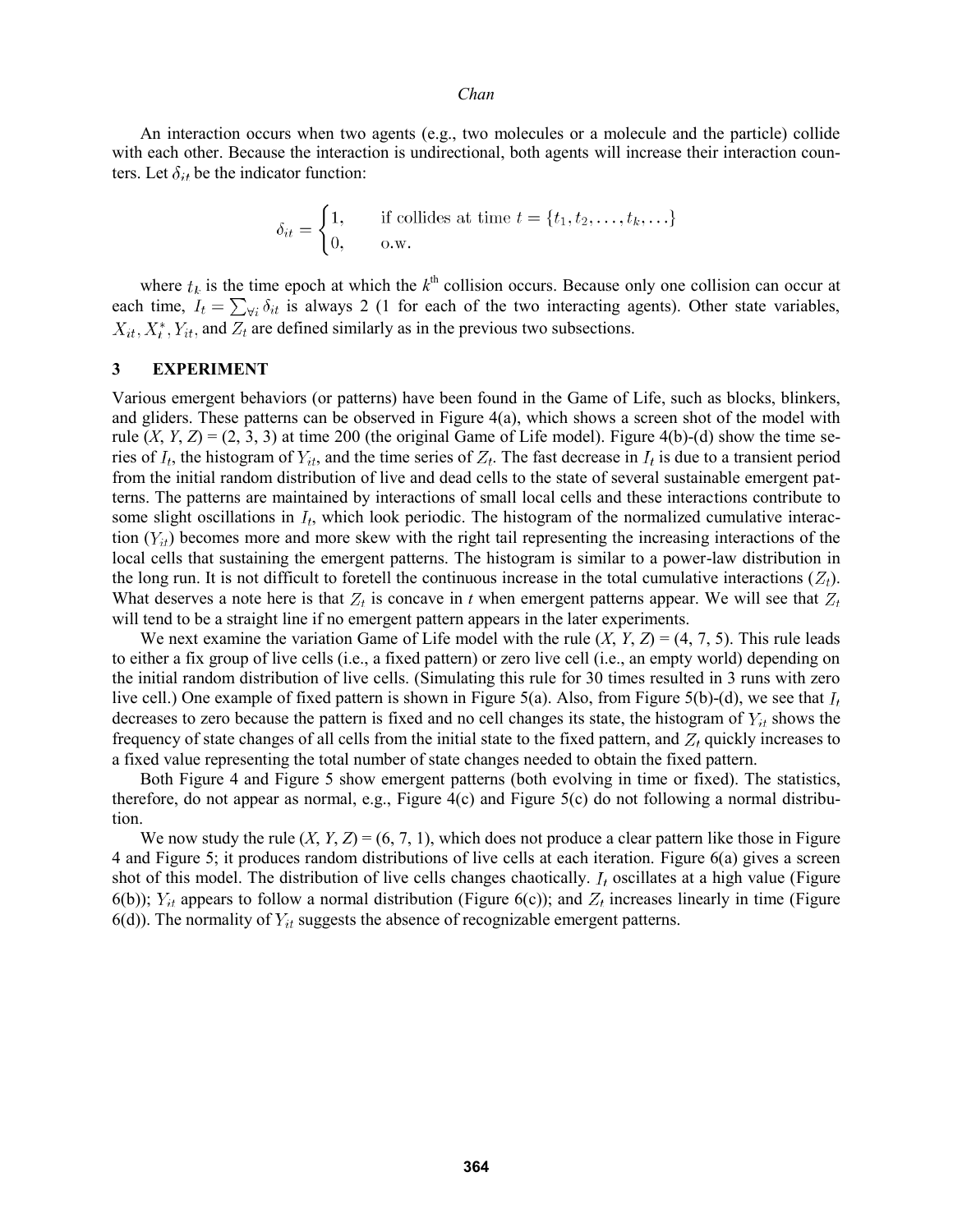



Figure 6: Game of Life:  $(X, Y, Z) = (6, 7, 1)$ 

Emergent patterns in the Boids model can be easily identify visually—emergent behavior is observed when flocking behavior appears. Figure 7(a) shows a screen shot of the original Boids model at time (iteration) 2012. Several flocking groups are observed. The flocking of agents maintains the level of their interactions, i.e., when an agent flock with other agents, it continues to interact with the closest agent unless it flies away from this group. Therefore,  $I_t$  converges to  $n$ —the number of agents, which is 150 in the example shown in Figure 7.  $Z_t$  as the integral of  $I_t$  first experiences a short shape (convex) increase and then increases linearly in time due to the near fixed value of interactions when  $I_t$  converges to  $n$ . The histogram of  $Y_{it}$  was initially quite uniform and eventually converged to a spike on the right end, showing a clear deviation from normality. This right-tailed spike is because the interactions of all agents equalize when all of them flock for a sufficient amount of time.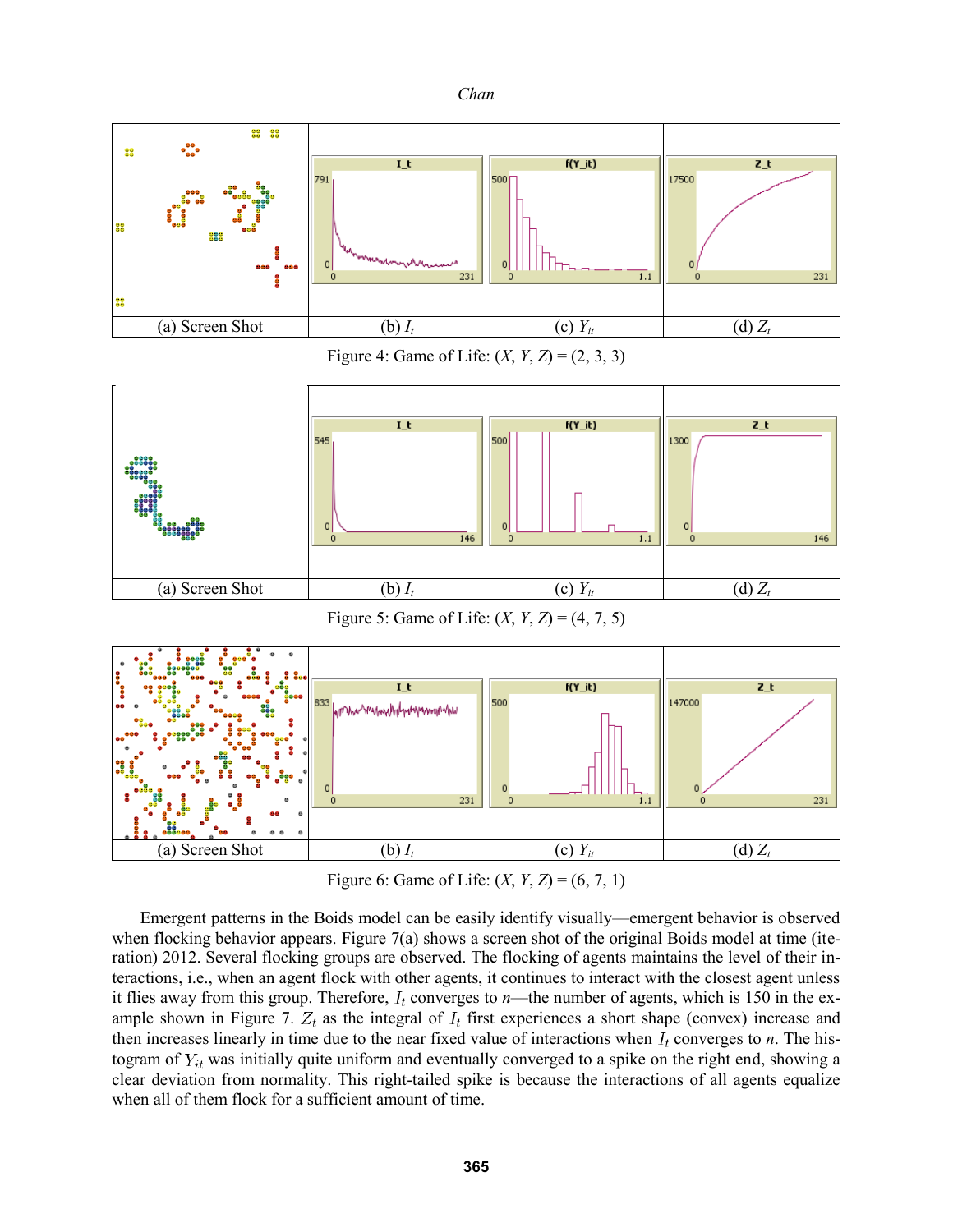There are many possible ways of destroying the flocking behavior, either by altering the parameters or by changing the rules. Here, we simply remove the alignment rule and only keep the separation and cohesion rules. Figure 8(a) shows that after 2000 iterations, no flocking behavior is observed. Just like the model in Figure 6,  $I_t$  resembles a random walk (because of the irregular behavior) with  $Z_t$  increasing linearly and  $Y_{it}$  converging to a distribution similar to a normal distribution.

Finally, we examine a model that is inherently normal and see if the interaction statistics also exhibit normality. The Brownian motion model is shown in Figure 9(a). As seen in Figure 9(c), the distribution of  $Y_{it}$  resembles a normal distribution, suggesting the absence of emergent behavior. The plots of  $I_t$  and  $Z_t$  also match our expectation, i.e., taking value of 2 and increasing linearly, respectively.

All the models were created in NetLogo (Wilensky 1999).



Figure 7: Boids: (Separation, Alignment, Cohesion)



Figure 8: Boids: (Separation and Cohesion, No Alignment)



Figure 9: Brownian motion Model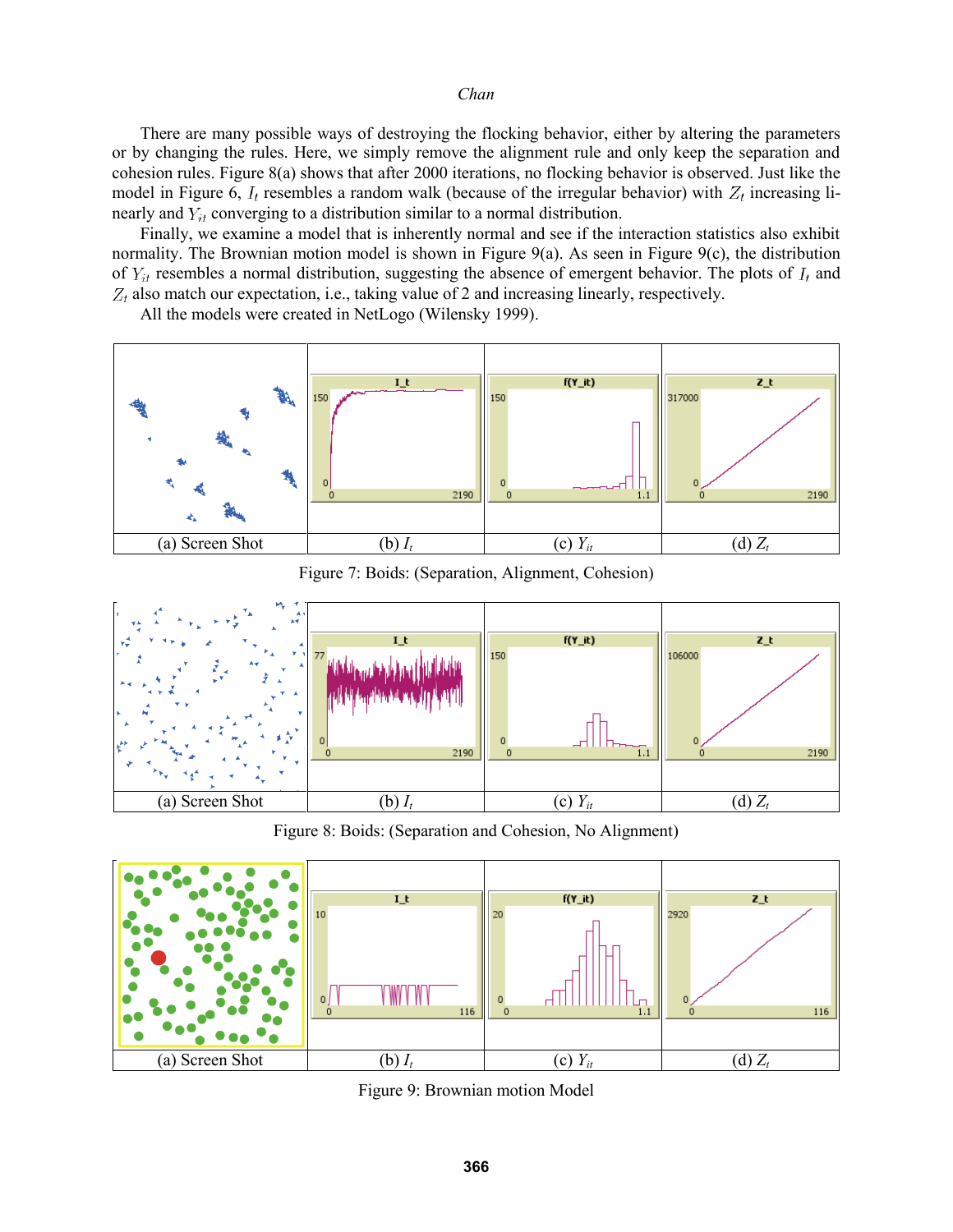### **4 CONCLUSION**

This paper investigates the use of interactions as a metric for detecting emergent behaviors in three ABS models: Game of Life, Boids, and Brownian motion. In both the Game of Life and Boids models, when emergent behaviors arise, the interaction metric deviates from normality. On the other hand, when emergent behavior is absent, the interaction metric behaves in accordance to a distribution similar to normal. This result is confirmed in the Brownian motion model. The Brownian motion model only simulates random movements of particles and inherently does not exhibit emergent behaviors without external perturbations. It is found that the interaction metric distributes quite normally. This suggests that interactions could be a metric for detecting emergent behaviors, at least for these three examples.

We make no claim that the interaction metric is valid for all ABS models. More studies are needed to evaluate this metric when used for different ABS models.

### **REFERENCES**

- Baker, A. 2010. "Simulation-based definitions of emergence." *Journal of Artificial Societies and Social Simulation*, 13(1):9.
- Bar-Yam, Y. 2004. "Multiscale variety in complex systems: Research articles." *Complex*., 9(4):37-45.
- Bedau, M. 1997. "Weak emergence." In *Philosophical perspectives: Mind, causation, and world*. ed. J. Tomberlin. 11**:**375-399: Blackwell Publishers.
- Berlekamp, E., J. Conway, and R. Guy. 2003. *Winning ways for your mathematical plays.* 2nd. Natick, Massachusetts: AK Peters, Ltd.
- Boschetti, F., M. Prokopenko, I. Macreadie, and A.-M. Grisogono. 2005. "Defining and detecting emergence in complex networks." In *Knowledge-based intelligent information and engineering systems***:**573-580.
- Brown, R. 1828. "A brief account of microscopical observations made in the months of June, July and August, 1827, on the particles contained in the pollen of plants; and on the general existence of active molecules in organic and inorganic bodies." *Phil. Mag*., 4:161-173.
- Chan, W. K. V. 2010. "Foundations of simulation modeling." In *Encyclopedia of operations research and management science*. ed. J. J. Cochran. New York: Wiley.
- Chan, W. K. V., Y.-J. Son, and C. M. Macal. 2010. "Agent-based simulation tutorial simulation of emergent behavior and differences between agent-based simulation and discrete-event simulation." In *Proceedings of the 2010 Winter Simulation Conference.* eds. B. Johansson, S. Jain, J. Montoya-Torres, J. Hugan, and E. Yücesan. 135-150. Piscataway, New Jersy: Institute of Electrical and Electronics Engineers.
- Corning, P. A. 2002. "The re-emergence of "Emergence": A venerable concept in search of a theory." *Complexity*, 7(6):18-30.
- Crutchfield, J. P. 1994. "The calculi of emergence: Computation, dynamics and induction." *Physica D: Nonlinear Phenomena*, 75(1-3):11-54.
- Einstein, A. 1906. "A new determination of molecular dimensions." *Annalen der Physik*, 4(19):289-306.
- Fromm, J. 2004. *The emergence of complexity.* Kassel: Kassel University Press.
- Goldstein, J. 1999. "Emergence as a construct: History and issues." *Emergence: Complexity and Organization*, 1(1):49-72.
- Gore, R., and P. Reynolds Jr. 2007. "An exploration-based taxonomy for emergent behavior analysis in simulations." In *Proceedings of the 2007 Winter Simulation Conference.* eds. S. G. Henderson, B. Biller, M.-H. Hsieh, J. Shortle, J. D. Tew, and R. R. Barton. 1232-1240. Piscataway, New Jersy: Institute of Electrical and Electronics Engineers.
- Gore, R., and P. Reynolds. 2008. "Applying causal inference to understand emergent behavior." In *Proceedings of the 2008 Winter Simulation Conference.* eds. S. J. Mason, R. R. Hill, L. Mönch, O. Rose, T. Jefferson, and J. W. Fowler. 113-122. Piscataway, New Jersy: Institute of Electrical and Electronics Engineers.